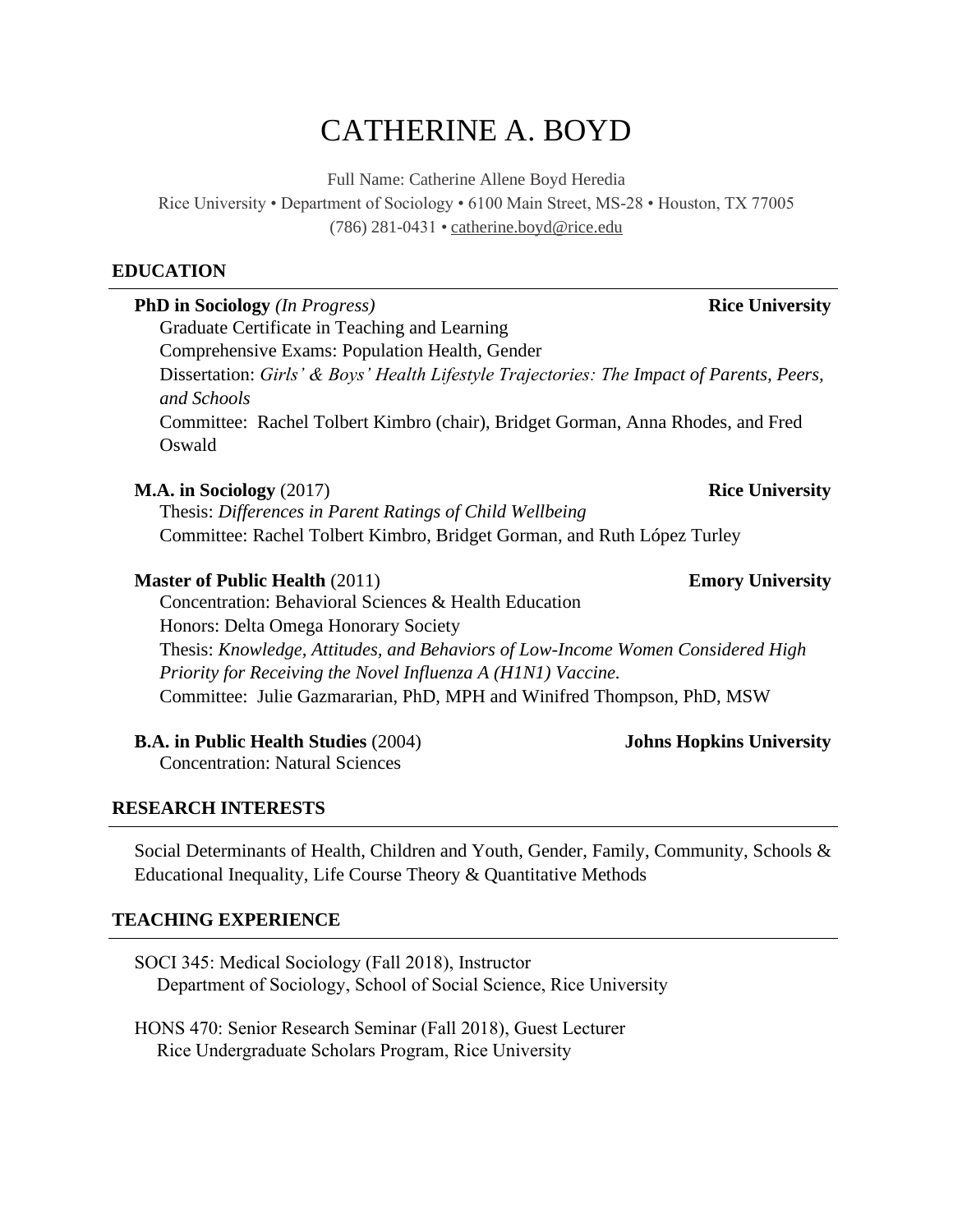- SOCI 382: Social Statistics (Spring 2017), Teaching Assistant Department of Sociology, School of Social Sciences, Rice University
- IDNS 2197: Topics in Natural Sciences & Mathematics (Fall 2014), Instructor College of Natural Sciences & Mathematics, University of Houston
- PE101: Personal Health (Fall 2009-Spring 2011), Head Teaching Assistant Emory College, Emory University
- BSHE 540: Behavioral Research Methods (Fall 2010), Teaching Assistant Rollins School of Public Health, Emory University

#### Secondary

- Human Anatomy & Physiology (Fall 2011 Spring 2012), Instructor Carver School for Health Sciences & Research, Atlanta Public Schools
- Comprehensive Science (Fall 2007 Spring 2009), Instructor Middle River Middle School, Baltimore County Public Schools
- Comprehensive Science (Fall 2004 Spring 2007), Instructor Jose de Diego Middle School, Miami-Dade County Public Schools

Teach for America (2004-2006), Corpsmember

#### **RESEARCH EXPERIENCE**

| Kinder Institute Urban Health Program<br>Graduate Research Assistant                                                                                                                                                                                                                                        | 2015-Present |
|-------------------------------------------------------------------------------------------------------------------------------------------------------------------------------------------------------------------------------------------------------------------------------------------------------------|--------------|
| <b>Center for Civic Leadership</b><br>Houston Action Research Team (HART) Coach<br>• Communicating the Value of a Walk through the Woods (Spring 2019)<br>• Preserving African American Military History at Camp Logan (Fall 2018)<br>• Addressing Educational Engagement with the Third Ward (Spring 2018) | 2018-2019    |
| <b>What New Moms Need to Know</b><br>Research Specialist                                                                                                                                                                                                                                                    | 2011         |
| <b>H1N1 Vaccination Among Low-Income Women</b><br><b>Research Project Coordinator</b>                                                                                                                                                                                                                       | 2009-2011    |
| <b>Girls OnGuard</b><br>Graduate Research Assistant                                                                                                                                                                                                                                                         | 2009-2010    |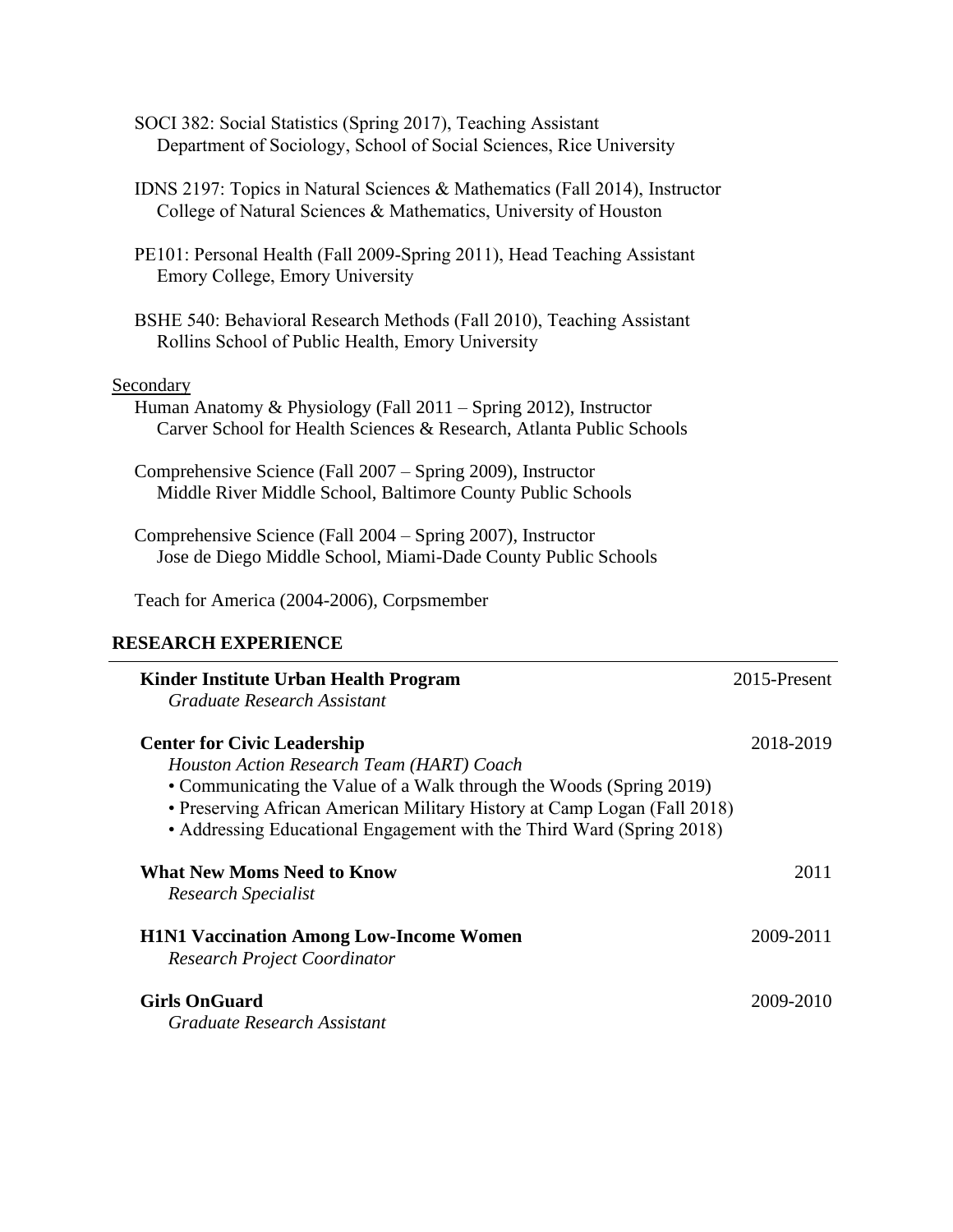#### **PEER-REVIEWED PUBLICATIONS**

 Novel Influenza A (H1N1) Vaccine." *Maternal and Child Health Journal,* 17(5): 852-861. **Boyd, Catherine A.**, Julie A. Gazmararian, and Winifred W. Thompson. 2013. "Knowledge, Attitudes, and Behaviors of Low-Income Women Considered High Priority for Receiving the

#### **MANUSCRIPTS UNDER REVIEW**

**Boyd, Catherine A.** "When Fathers and Mothers Disagree: Differences in Ratings of Child Wellbeing among Parent Dyads." Under review by *Journal of Child and Family Studies* 

**Boyd, Catherine A.**, Ashley W. Kranjac, Rachel T. Kimbro, Brady S. Moffet, and Kelia N. Lopez. "Neighborhoods Matter; But for Whom? Heterogeneity of Neighborhood Impacts on Child Obesity by Gender and Age." Under review by *Social Science & Medicine* 

#### **MANUSCRIPTS IN PROGRESS**

**Boyd, Catherine A.** "Physical Education in American Elementary Schools and Body Mass Index."

**Boyd, Catherine A.** "Student-Teacher Socioeconomic Background, Classroom Composition & Externalizing Problem Behavior."

#### **CONFERENCE PRESENTATIONS**

| <b>American Public Health Association Annual Meeting, Philadelphia, PA</b><br>"Physical Education in American Elementary Schools and Body Mass Index"                                      | 2019 |
|--------------------------------------------------------------------------------------------------------------------------------------------------------------------------------------------|------|
| <b>Population Association of America Annual Meeting, Austin, TX</b><br>"When Mothers and Fathers Disagree: Differences in Ratings of Child Wellbeing<br>among Parent Dyads"                | 2019 |
| <b>High-Impact Practices and Community Engagement Showcase, Houston, TX</b><br>"Growing Community Engagement through Civic Research: Rice's Houston Action<br>Research Teams"              | 2019 |
| <b>Southern Demographic Association Annual Meeting, Morgantown, WV</b><br>"Differences in Ratings of Child Wellbeing"                                                                      | 2017 |
| <b>Population Association of American Annual Meeting, Chicago, IL</b><br>2017<br>"Family Complexity, Transitions, and Child Wellbeing" with Laura L. Freeman and<br>Rachel T. Kimbro       |      |
| <b>Southern Demographic Association Annual Meeting, Athens, GA</b><br>"Family Structure Transitions and Children's Socioemotional Wellbeing" with Laura L.<br>Freeman and Rachel T. Kimbro | 2016 |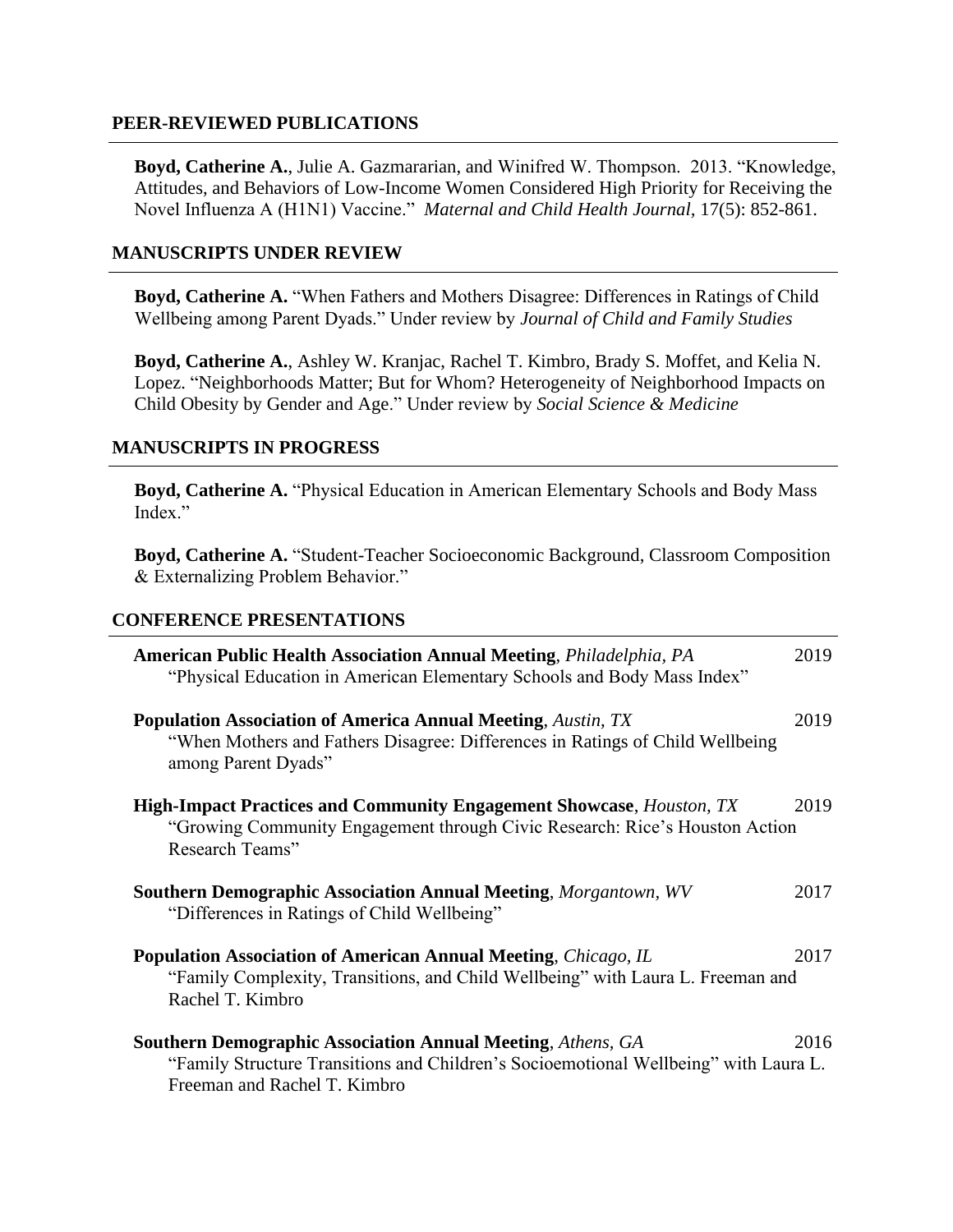## **CONFERENCE PARTICIPATION**

| Population Association of America Annual Meeting, Denver, CO                                                                                                                             | 2018      |
|------------------------------------------------------------------------------------------------------------------------------------------------------------------------------------------|-----------|
| Policy to Practice: The Future of Social Determinants of Health Screening and<br>Interventions, Center for Child Health Policy and Advocacy at Texas Children's<br>Hospital, Houston, TX | 2017      |
| Population Association of American Annual Meeting, Washington, D.C.                                                                                                                      | 2016      |
| <b>ADDITIONAL TRAINING</b>                                                                                                                                                               |           |
| <b>Structural Equation Modeling, Inter-university Consortium for Political and Social</b><br>Research (ICPSR), University of Houston (Jennifer Clark, Instructor)                        | 2019      |
| <b>Multilevel Models I, Inter-university Consortium for Political and Social Research</b><br>(ICPSR), University of Michigan (Mark Manning, Instructor)                                  | 2017      |
| Maximum Likelihood Estimation I, Inter-university Consortium for Political and<br>Social Research (ICPSR), University of Michigan (Dean Lacy, Instructor)                                | 2017      |
| Mathematics for Social Scientists II, Inter-university Consortium for Political and<br>Social Research (ICPSR), University of Michigan (Howard Thompson, Instructor)                     | 2017      |
| R Statistical Computing, Inter-university Consortium for Political and Social<br>Research (ICPSR), University of Michigan (Kerem Ozan Kalkan, Instructor)                                | 2017      |
| PROFESSIONAL EXPERIENCE                                                                                                                                                                  |           |
| <b>Program Director</b><br>College of Natural Sciences & Mathematics, University of Houston                                                                                              | 2013-2015 |
| <b>Complex Director</b><br>Division of Student Affairs, Emory University                                                                                                                 | 2012-2013 |
| <b>On-Site Director</b><br>Duke Talent Identification Program, Duke University                                                                                                           | 2012      |
| <b>INSTITUTIONAL SERVICE</b>                                                                                                                                                             |           |
| Graduate Student Representative to the Faculty, Department of Sociology, Rice<br>University                                                                                              | 2018-2019 |
| Graduate Student Liaison, Center for Teaching Excellence, Rice University                                                                                                                | 2018-2019 |
| First Round Selection Committee, Graduate Teaching Award for Independent<br>Instruction, Center for Teaching Excellence, Rice University                                                 | 2018      |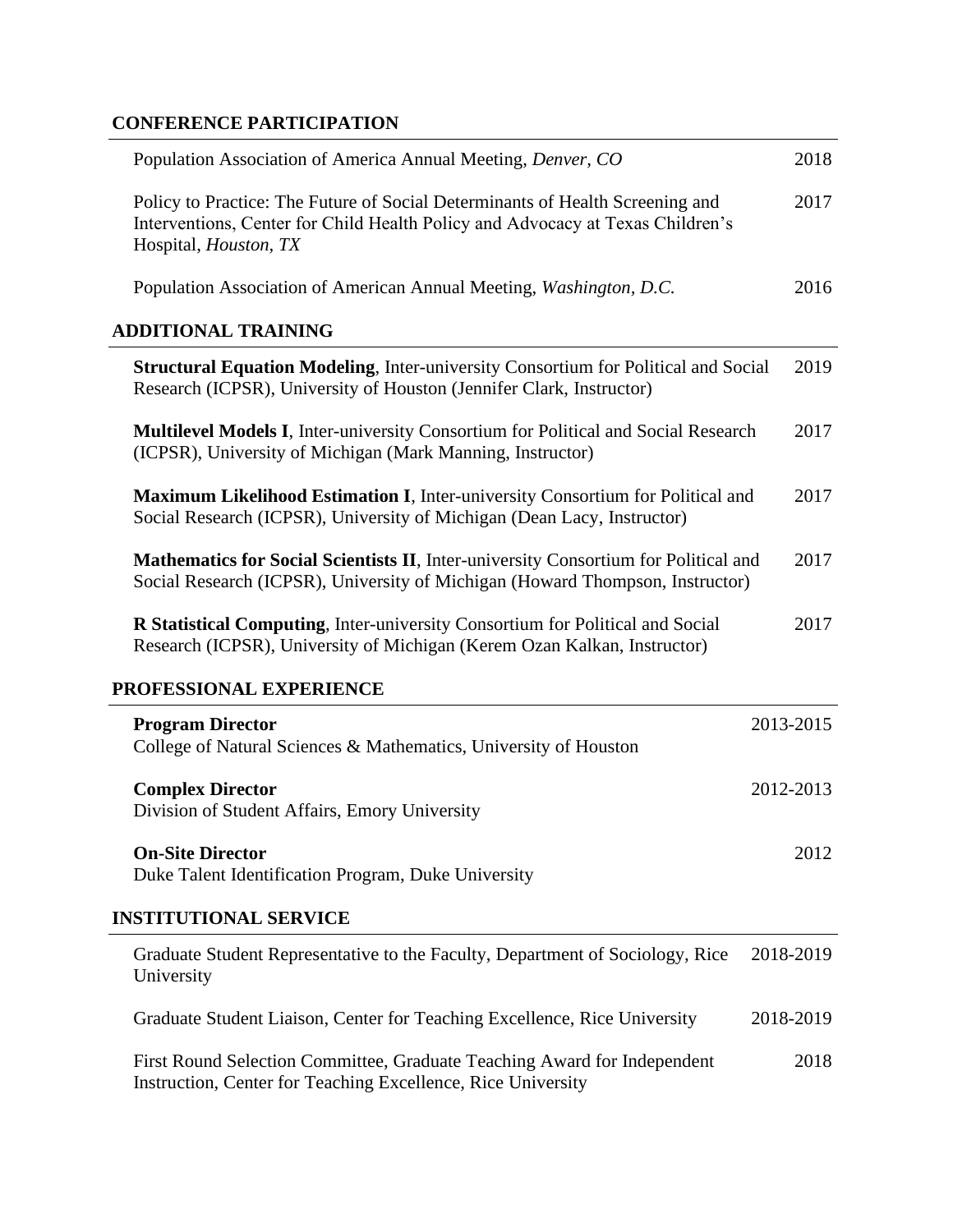| President, Social Sciences Graduate Student Association, Rice University                                  | 2017-2018 |
|-----------------------------------------------------------------------------------------------------------|-----------|
| Travel Grant Award Committee, Graduate Student Association, Rice University                               | 2017-2018 |
| Graduate Student Representative, Student Wellbeing Office, Rice University                                | 2017-2018 |
| Graduate Student Representative to the Graduate Student Association, Rice<br>University                   | 2016-2017 |
| Judge, Rice Undergraduate Research Symposium, Rice University                                             | 2016      |
| STEM Share Volunteer, Office of STEM Engagement, Rice University &<br>Houston Independent School District | 2015-2017 |

#### **GRANTS/AWARDS**

Research Fellowship (\$27,500/year) from Department of Sociology, Rice University, 2015- 2020

Travel Stipend (\$750) to attend the "Panel Study of Income Dynamics (PSID) Data User Workshop" at the University of Michigan, 2019

Research Grant (\$750) from Department of Sociology to attend the Structural Equation Modeling (ICPSR) Summer Workshop at the University of Houston, 2019

Scholarship (\$500) from the Inter-university Consortium for Political and Social Research (ICPSR) to attend the Structural Equation Modeling Summer Workshop, University of Houston, 2019

Conference Travel Grant (\$750) from Department of Sociology to present at the Population Association of America Annual Meeting in Austin, TX, 2018

Research Grant (\$750) from Department of Sociology to attend the Inter-university Consortium for Political and Social Research (ICPSR) Summer Program at the University of Michigan, 2017

Conference Travel Grant (\$500) from Rice Social Sciences Research Institute to present at the Population Association of America Annual Meeting in Chicago, 2017

Conference Travel Grant (\$250) from Social Science Graduate Student Association to present at the Population Association of America Annual Meeting in Chicago, 2017